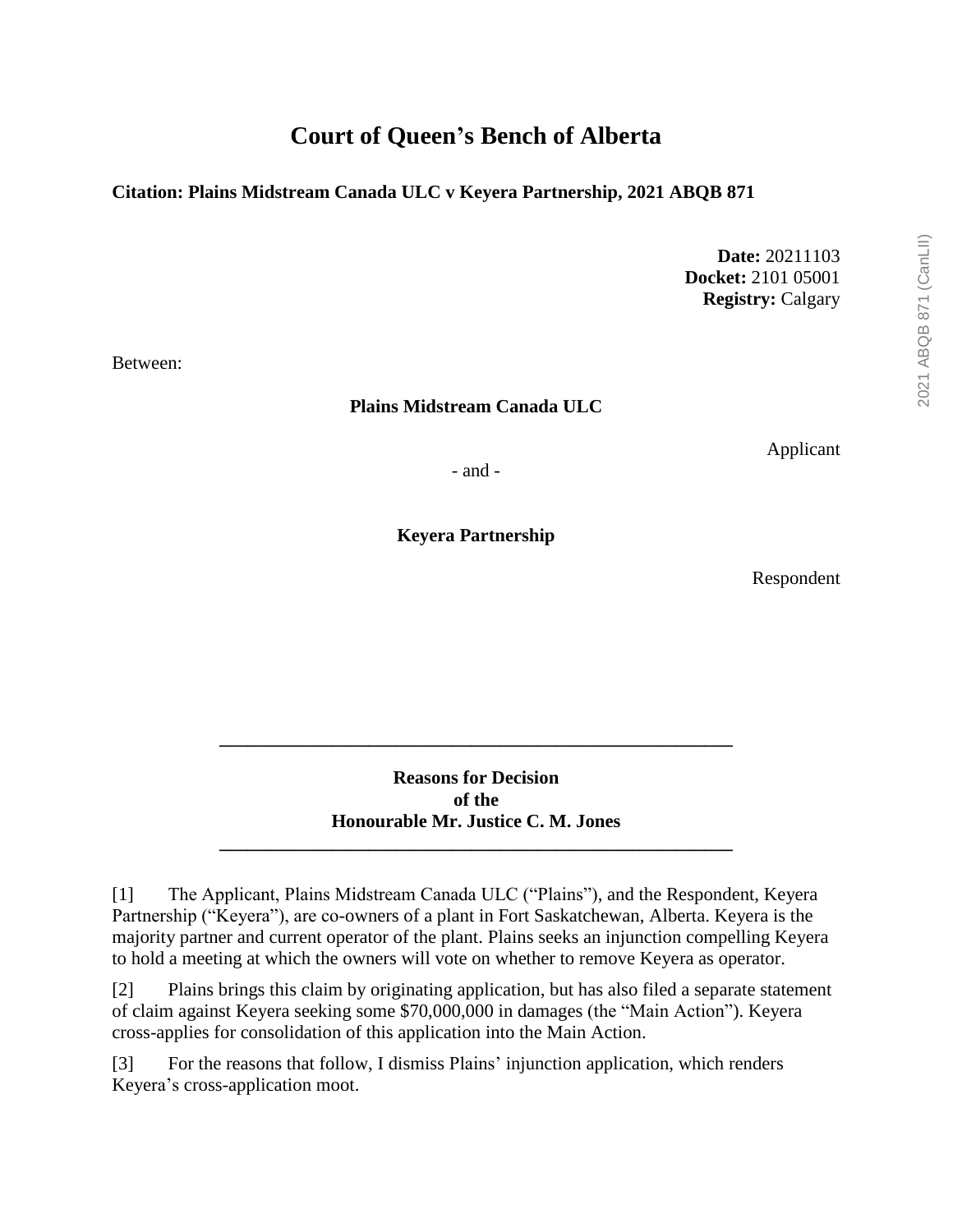### **Background**

[4] An Agreement for the Construction, Ownership, and Operation of the plant

("Agreement") was signed between the four original plant owners, none of whom are related to the parties to this action, on October 23, 1972. Three of the original owners each held between 20% and 50% of the participating interests, and a fourth held 2%.

[5] In 2004, Keyera became the successor to two of the original owners, with a total interest share of approximately 76%. In 2012, Plains acquired the interest of a third original owner, roughly a 21% share. The remaining  $\sim$ 2% is held by Exxon, which has not participated in this application.

# **The Agreement**

[6] The Agreement outlines the process for appointment and removal of operators, and the particular voting thresholds in the Agreement bring this dispute before me. The relevant points from the Agreement are:

- 1. The operator of the plant must be one of the owners.
- 2. The operator is selected by a vote, with each of the owners holding voting power in proportion to their ownership interests.
- 3. An owner who holds at least 5% of the overall interests can compel the operator to call a meeting at which the owners will vote on whether to remove the operator.
	- a. At this meeting, the current operator must abstain from voting. The operator will be removed if the other owners holding more than 90% of the ownership interests, excluding the operator's interests, vote for removal.
- 4. If the operator is removed, another meeting will be held to vote on a new operator. At this meeting, all owners vote in proportion to their ownership interests, and whoever gets more than 70% of the votes will be appointed operator.

[7] I note that Plains disputes that the operator must be one of the owners. This requirement is expressly spelled out in the Agreement, but Plains argues that it is possible for one of the owners to assign its interests to a third-party operator. This is speculative and essentially irrelevant, since Plains does not hold enough interest to appoint an operator and Keyera appears to have no interest in appointing anyone but itself. For all practical purposes, the operator must be an owner.

[8] For clarity, Plains holds more than 5% of the total ownership interest and, when Keyera's interest is excluded, Plains holds over 90% of the remaining ownership interest. Keyera holds over 70% of the total interest.

[9] The result is that Plains holds enough ownership interest to compel a vote on operatorship and remove Keyera as operator. However, Keyera holds a sufficient ownership interest to simply re-appoint itself as operator.

[10] Plains' asks to enforce its right to compel a meeting of the owners by way of injunction.

# **The Main Action**

[11] Given the voting thresholds outlined above, one might reasonably wonder why Plains is interested in enforcing its contractual right to remove Keyera as operator, since Keyera just can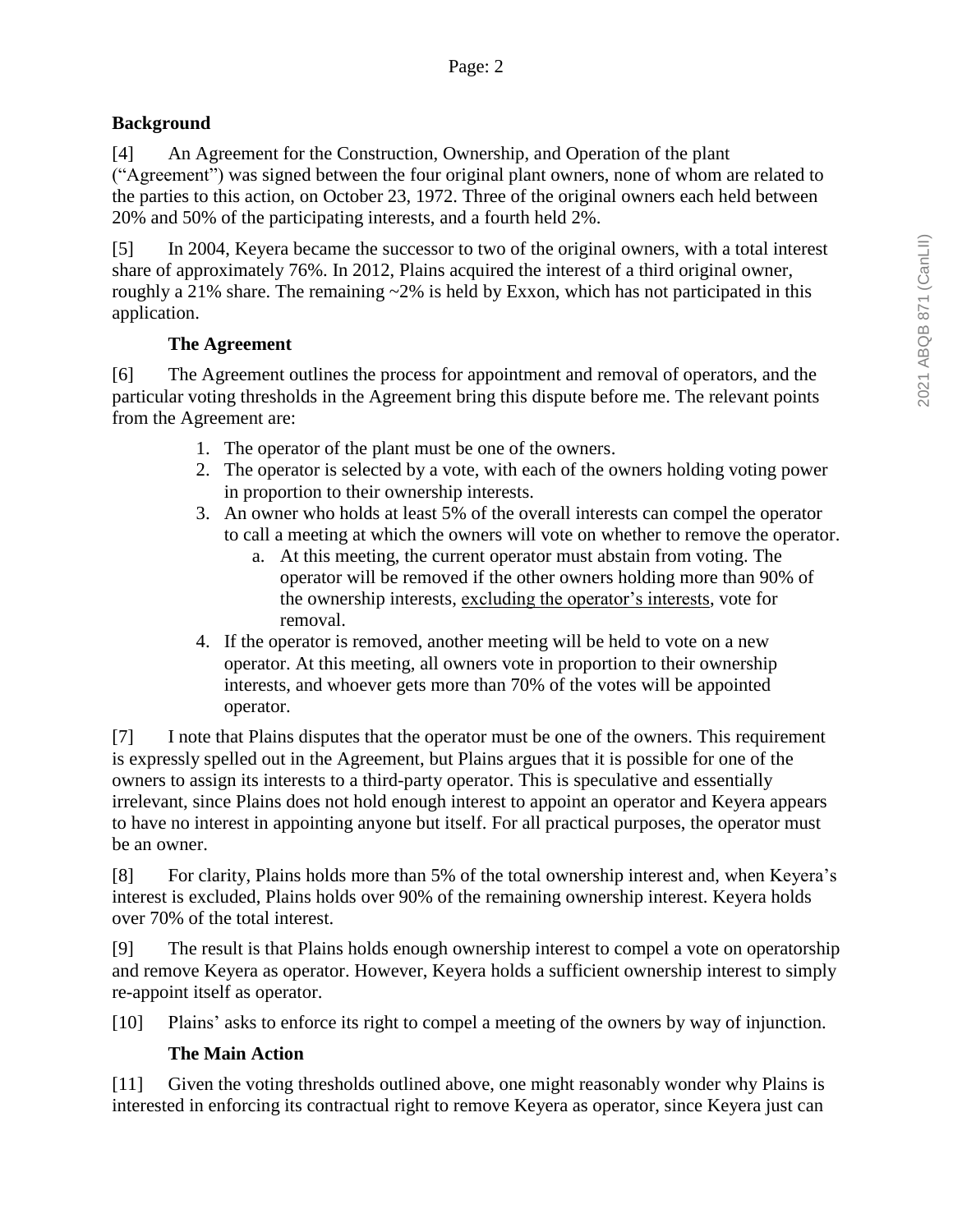re-appoint itself. It is not clear that Plains has any hope of changing the operational status quo through this application, which begs the question as to why we are here.

[12] The answer is that this application is only part of the picture. There is an ongoing lawsuit between the parties in which Plains has made broad allegations against Keyera in its role as operator including breaches of contract, fiduciary duty, and the duty of good faith and fair dealing.

[13] Counsel for Plains was reluctant to answer my questions about the ultimate purpose of the relief sought. After some questioning, several points came to light.

[14] Plains wants to compel the meeting at least partly because removal of an operator triggers an expanded audit right. Under the Agreement, Plains has a routine audit right that it has availed itself of in 10 of the past 11 years. However, the removal of Keyera as operator would open up an expanded audit right that Plains says would yield more information on a shorter timeline. The expanded audit would also have to be conducted at the collective expense of all of the owners.

[15] Plains' position is that it seeks to enforce a contractual right for which it bargained, and no reason for doing so is needed. The expanded audit right is a collateral benefit that it is also interested in, but not the primary reason for this application.

# **Issue**

[16] The issues before me are:

- 1. Should I consider the context of the Main Action in deciding this application?
- 2. What is the proper classification of the injunction?
- 3. Has Plains met the test for granting the injunction?

### **Analysis**

### **Should I Consider the Main Action in this Decision?**

[17] A key issue in this application is whether it should be viewed separately from the Main Action. This is relevant to classification of the injunction and to the cross-application to consolidate.

[18] The broader context, argues Plains, is irrelevant to the narrow issue before me. Plains seeks enforcement of a clear contractual right: the voting thresholds of the Agreement have been met, there is no dispute about whether Plains has the right to compel this meeting, and the wider context of the parties' dispute has no bearing on its right to enforce the Agreement.

[19] Plains' contractual right appears strong. It clearly meets the preconditions of the Agreement for compelling Keyera to hold a meeting and this has not been seriously contested by Keyera. Plains says that this is all the information I need to decide this application.

[20] Keyera argues that the context of the dispute is relevant and, in fact, suggests that this application is an improper attempt by Plains to:

... manufacture a clean, isolated issue to obtain extraordinary relief notwithstanding that the very basis of that extraordinary relief is all of the matters complained of in the [Main Action].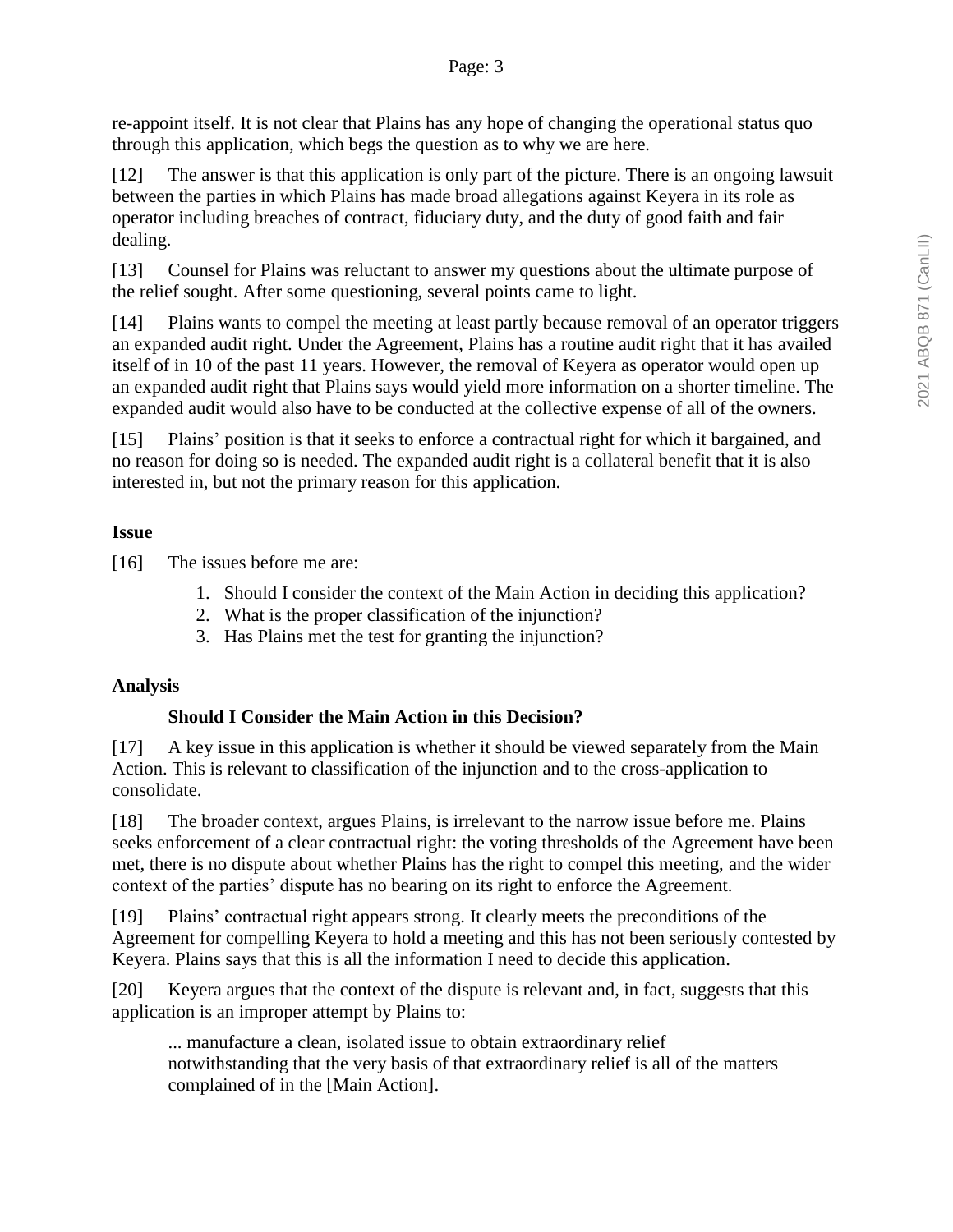[21] Keyera's cross-application for consolidation argues that Plains has artificially bifurcated these proceedings.

[22] Keyera points to certain contextual considerations to support its claim. It asserts that Plains is the 100% owner of a rival plant. If Plains can tie up operations and disrupt business by creating an internal struggle over operatorship, says Keyera, the rival plant could gain a competitive advantage from which Plains would benefit.

[23] In my view, equitable remedies like injunctions are heavily context-dependent and should not be granted where they risk creating more injustice than they resolve. For example, if Keyera's contentions were true I would consider that a highly relevant factor in deciding whether to grant equitable relief.

[24] Equity exists to soften the sharp edges of the law. It cannot be said that contextual considerations are irrelevant simply because the contractual right is clear. The point of equity is that circumstances sometimes dictate that strict legal rights should not be enforced. As stated in *Allard v Shaw Communications Inc*., 2010 ABCA 316 at para 32:

A clear breach of a clear right is not enough to force the court to issue an injunction. The injunction would also have to be consistent with the principles on which the court grants equitable relief, e.g. relief is withheld if the relief would be oppressive, harsh, illegal, or against public policy: 21 *Hals. Laws* 380 (para. 798) (3d ed. 1957); *Davies v. Makuna* (1885) 54 L.J. Ch. 1148, 29 Ch. D. 596 (C.A.).

[25] On this point, Keyera invokes the maxim "equity will not act in vain". Since the equitable relief requested will have no substantial effect, Keyera argues that I should deny it.

[26] Therefore, I must consider the wider context of the dispute in my decision.

[27] In my view, this application is inextricably tied to the Main Action. Without that context, the relief requested makes no sense. The point of the injunction is essentially for disclosure of information relevant to its claims in the Main Action on an expedited basis, with costs shared among all of the owners. It would be a farce to ignore the broader context and enforce an otherwise-pointless injunction.

[28] For example, I find the history of the Agreement to be illuminating. The present situation where an owner can remove the operator which can then re-appoint itself is nonsensical. However, the voting thresholds in the Agreement are much more reasonable knowing it was originally a contract between three, more-equal owners who wanted to ensure that the votes of two out of the three would be sufficient to remove the operator. This speaks directly to the intention of the parties.

[29] This is not to say that the injunction should not be granted. But it is not proper for litigants to hive off issues when they form part of a larger dispute. The fact that it may have a strong contractual right on this specific point does not mean that Plains is entitled to separate adjudication of that issue in a vacuum.

[30] My finding on this point is relevant to several issues, as will be discussed below.

# **Classification of the Injunction Sought**

[31] The central issue is the classification of the injunction sought by Plains, which determines the applicable test.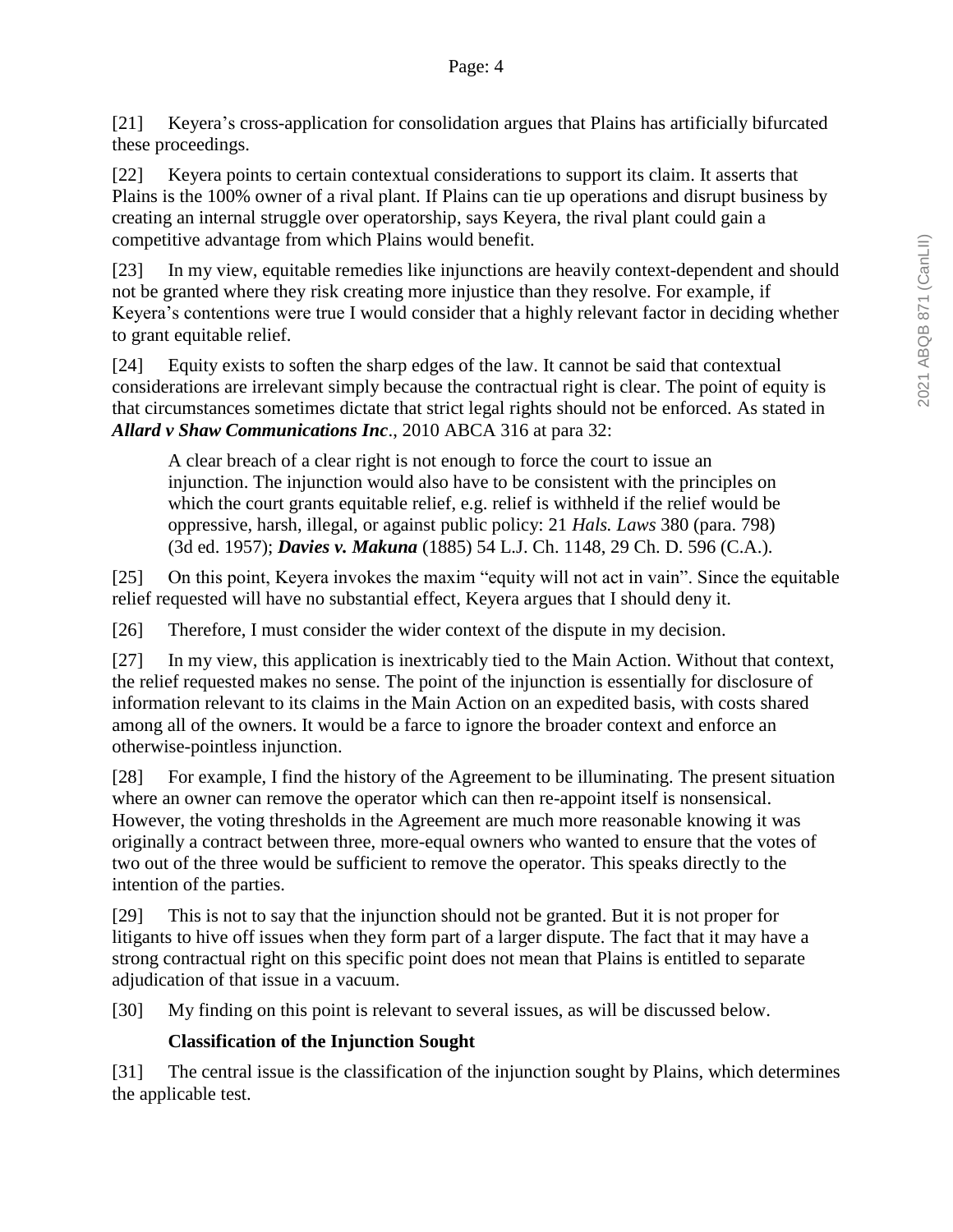[32] Two axes for classifying injunctions are relevant to this decision: permanent vs interlocutory, and mandatory vs prohibitive.

[33] Plains argues that this is a permanent injunction. It originally argued that this was also a mandatory injunction, but in oral argument raised case law suggesting that it could instead be prohibitive.

[34] Keyera argues that the injunction is mandatory and, no matter which classification applies, Plains has not met the applicable test.

[35] Keyera's brief notes the difficulties in articulating a test for injunctions that lie at certain intersections of these axes. For example, the Supreme Court has explicitly laid out separate tests for prohibitive and mandatory interlocutory injunctions: *RJR-MacDonald v Canada (Attorney General)*, [1994] 1 SCR 311; *R v Canadian Broadcasting Corp*., [2018] 1 SCR 196. Permanent injunctions, however, all seem to be subject to a single test, despite case law suggesting that the mandatory/prohibitive dichotomy is still relevant, see *1711811 Ontario Ltd. (AdLine) v Buckley Insurance Brokers Ltd.*, 2014 ONCA 125 at paras 58-59:

[58] Because of their very nature, mandatory injunctions are often permanent. However, permanent injunctions are not necessarily mandatory...

[59] In short, the words "mandatory" and "permanent" are not synonymous, especially in the context of injunctive relief.

[36] The reason for this is not clear, but it is slightly beyond the scope of this application and I need not address it directly. For the purposes of this decision I will address the permanent vs interlocutory axis first, then move to the prohibitive vs mandatory spectrum. I note that they are interrelated, so there will necessarily be some overlap in the analysis.

# **Permanent vs Interlocutory**

[37] As noted above, Plains has stressed throughout its argument that this application is separate from the Main Action. Consequently, it argues that the requested injunction is permanent.

[38] Interlocutory injunctions are a form of temporary or procedural relief, granted in ongoing cases pending a final determination of the issues in dispute: *1711811 Ontario Ltd. (AdLine) v Buckley Insurance Brokers Ltd.*, 2014 ONCA 125 ("*Buckley*") at para 56.

[39] A permanent injunction, on the other hand, is made after a full determination of the issues and is a form of final relief: *Liu v Matrikon Inc.*, 2007 ABCA 310.

[40] Plains frames its requested relief as a permanent injunction. The test for a permanent injunction comes from *Buckley* at paras 74-80, summarized by the dissent in *Google Inc. v Equustek Solutions Inc.*, 2017 SCC 34 at para 66. The applicant must establish:

- 1. Its legal rights
- 2. That damages are an inadequate remedy; and
- 3. That there is no impediment to the court's discretion to grant an injunction.

[41] The test for an interlocutory injunction depends on whether it is mandatory or prohibitive, which I address below. At this stage it suffices to say that the tests for interlocutory applications place less emphasis on the strength of the right asserted and more emphasis on the burden the injunction would impose.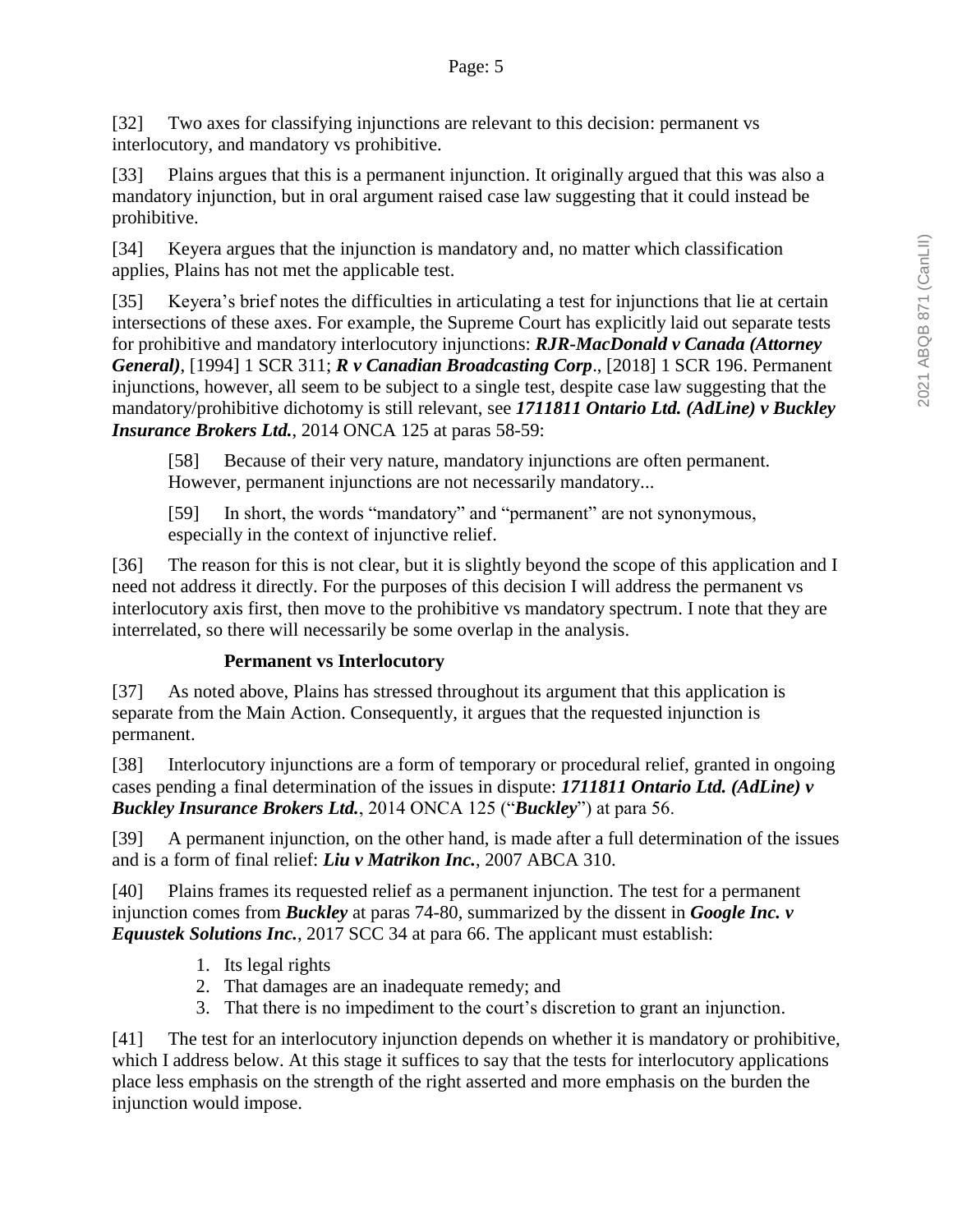[42] The requested relief is a meeting. Plains raises several points to justify classifying this as a permanent injunction. As framed, it is a form of final relief, at least in the sense that once the meeting is ordered and held, it can never be undone. The Ontario Court of Appeal in *Buckley* noted that injunctions which compel an action are often permanent in nature: at para 58. I understand Plains and *Buckley* to be essentially equating "permanent" with "final", contrasted with interlocutory orders which are not intended to last beyond a certain point.

[43] Plain's proposed classification of the injunction is tied to its argument that this application is completely separate from the Main Action and therefore cannot be interlocutory. As discussed above, I find this is not the case: the requested relief is properly classified as an interlocutory injunction.

[44] Several factors are fatal to Plains' argument. First is the fact that this application is tied to the Main Action, which I have already explained. It would be routine practice for Plains, as part of the Main Action, to request an injunction to appoint a temporary operator, or to enjoin Keyera from undertaking certain actions while the litigation is ongoing. Such an application could then be assessed with reference to the strength of Plain's damages claim.

[45] Second, a critical aspect of a permanent injunction is that it is granted after a <u>full</u> determination of the issues: *Buckley*. While I acknowledge the direction in *Buckley* that an order compelling action will often be permanent, I believe a more important aspect of the permanent/interlocutory dichotomy is whether the issues have been fully adjudicated. This bears out in the tests: the permanent injunction test from *Buckley* places more emphasis on whether the right has been established, whereas the tests for interlocutory injunctions are more concerned with balancing the *prima facie* strength of unproven claims against the burden placed on parties who have not had the benefit of a full trial. In the present case, a final adjudication of the dispute can only be made in the Main Action, with the benefit of relevant evidence.

[46] Third, and related to the last point, I struggle to accept that the requested injunction would create "final" relief when it would probably have no practical effect on the status quo between the parties. Even accepting that the real relief requested is the activation of Plains' expanded audit right, I find this is more properly viewed as a procedural step akin to an interim order for costs or disclosure rather than a form of "final relief". The permanent injunction in *Buckley* explicitly ended the litigation between the parties, which is distinguishable from this case where the injunction sought would have no bearing on the progress of the Main Action: *Buckley* at para 12.

[47] Finally, I am unpersuaded that an injunction is necessarily permanent simply because it cannot be undone. In so saying, I am mindful of the direction in *Buckley* that injunctions compelling action will often be permanent. However, I do not believe *Buckley* stands for the proposition that injunctions requiring a one-time action cannot be interlocutory. In my view, the primary consideration in the permanent/interlocutory distinction is whether there has been a full determination of the issues such that the judge is prepared to grant final relief, or whether the request is more accurately viewed as a step in the broader litigation. Also, it is inaccurate to say that the requested injunction cannot be undone since, in the end, it is likely nothing would change anyway even if it were granted.

[48] For these reasons, I find that Plains requests an injunction that is, in substance, interlocutory.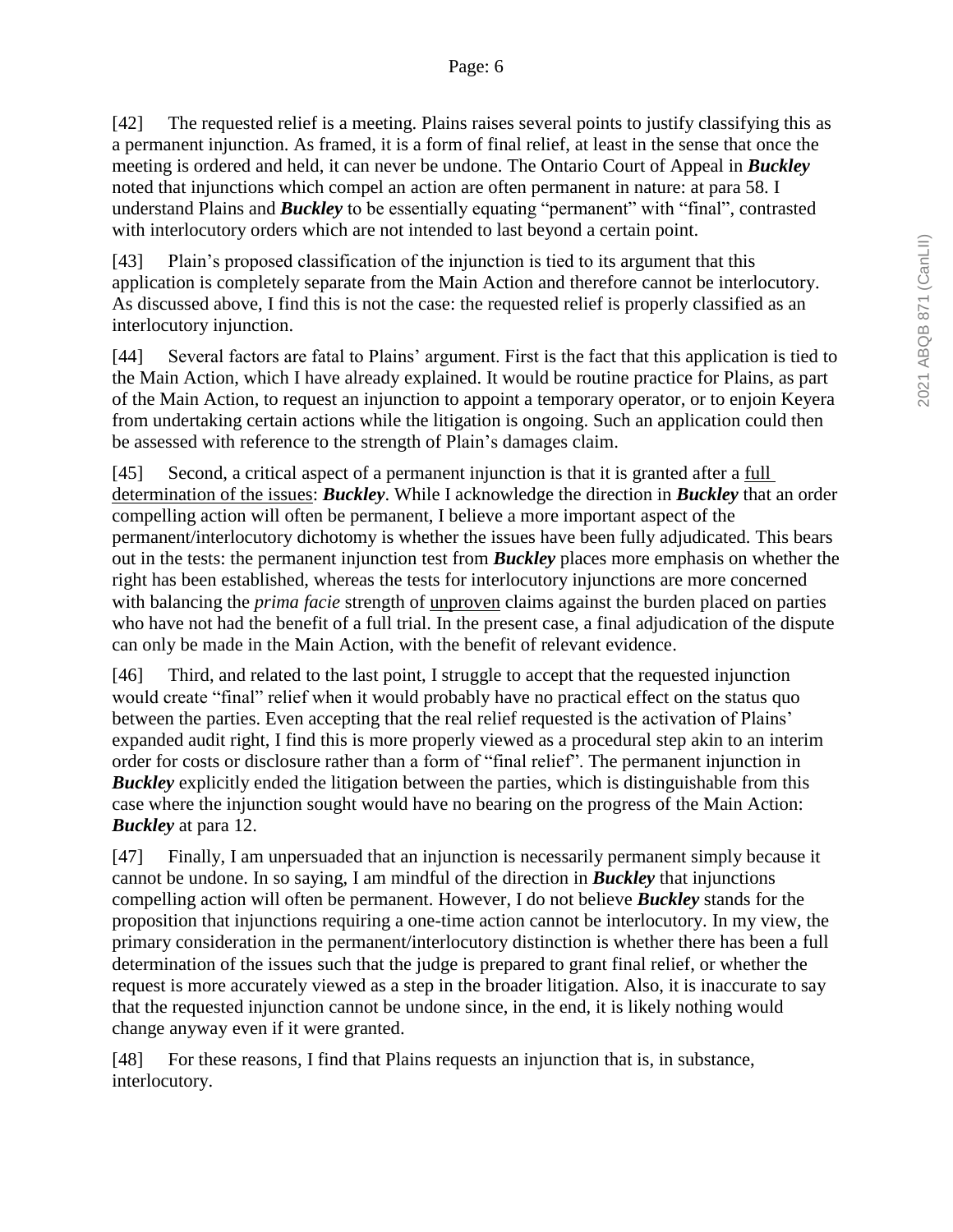### **Prohibitive vs Mandatory**

[49] The next question is whether the requested injunction is prohibitive or mandatory. In its written submissions Plains classified it as mandatory, but in oral argument changed its tune to say that it is in fact prohibitive. I will address the rationale for this argument below.

[50] Prohibitive injunctions are subject to the test outlined in *RJR-MacDonald v Canada (Attorney General)*, [1994] 1 SCR 311, at 334, 337, 340-342:

- 1. The applicant must demonstrate a serious question to be tried,
- 2. There must be irreparable harm to the applicant if the relief is not granted, and
- 3. The balance of convenience must weigh in favour of granting the injunction.

[51] Mandatory injunctions are subject to a higher standard. In the case of a mandatory interlocutory injunction, the first branch of the *RJR – MacDonald* test is modified by a requirement to instead show a strong *prima facie* case: *R v Canadian Broadcasting Corp.*, 2018 SCC 5 ("*CBC*") at para 18.

[52] Some Alberta courts have held that the "irreparable harm" requirement in the second branch of the test is replaced by "a strong probability of grave damage" that damages alone cannot remedy: *Alan Arsenault Holdings Ltd v TDL Group Corp*, 2016 ABQB 97, *Airco Aircraft Charters Ltd. v Edmonton Regional Airports Authority*, 2010 ABCA 364. However, "grave damage" was not adopted into the modified *RJR – MacDonald* test articulated by the unanimous Supreme Court in *CBC*, so it seems that language has become obsolete.

[53] The rationale behind a higher standard for mandatory injunctions is the assumption that requiring a party take positive action is more onerous than preventing a course of action: *CBC* at para 16 . However, the UK Privy Council has noted that this is not necessarily true; *National Commercial Bank Jamaica Ltd v. Olint Corp Ltd*, [2009] UKPC 16 at paras 19-20:

[19] There is however no reason to suppose that in stating these principles, Lord Diplock was intending to confine them to injunctions which could be described as prohibitory rather than mandatory. In both cases, the underlying principle is the same, namely, that the court should take whichever course seems likely to cause the least irremediable prejudice to one party or the other: see Lord Jauncey in *R v Secretary of State for Transport, ex parte Factortame Ltd (No 2)* [1991] 1 AC 603, 682-683. What is true is that the features which ordinarily justify describing an injunction as mandatory are often more likely to cause irremediable prejudice than in cases in which a defendant is merely prevented from taking or continuing with some course of action: see *Films Rover International Ltd v Cannon Film Sales Ltd* [1987] 1 WLR 670, 680. But this is no more than a generalisation. What is required in each case is to examine what on the particular facts of the case the consequences of granting or withholding of the injunction is likely to be. If it appears that the injunction is likely to cause irremediable prejudice to the defendant, a court may be reluctant to grant it unless satisfied that the chances that it will turn out to have been wrongly granted are low; that is to say, that the court will feel, as Megarry J said in *Shepherd Homes Ltd v Sandham* [1971] Ch 340, 351, "a high degree of assurance that at the trial it will appear that at the trial [sic] the injunction was rightly granted."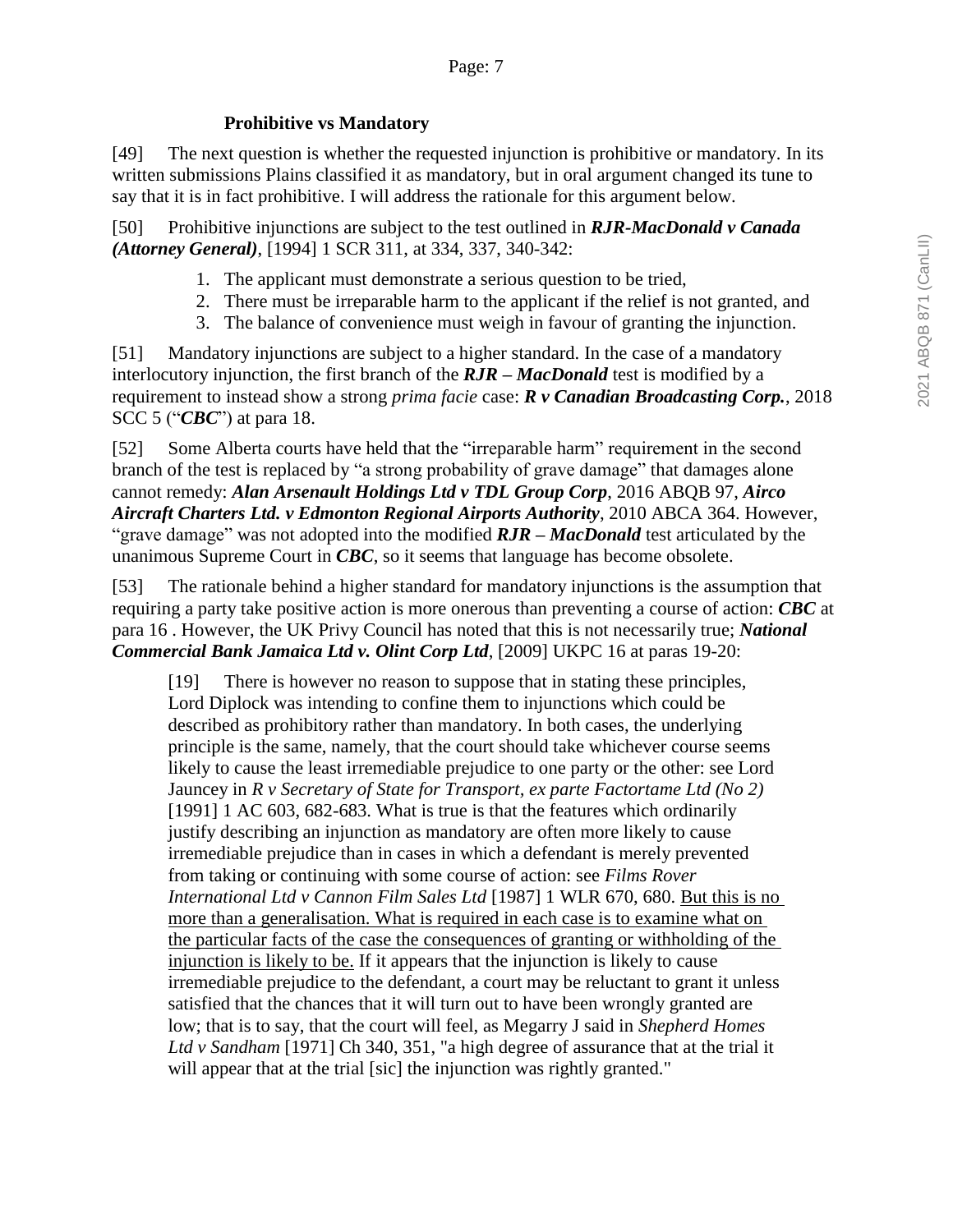### [20] **For these reasons, arguments over whether the injunction should be classified as prohibitive or mandatory are barren: see the** *Films Rover* **case, ibid. What matters is what the practical consequences of the actual injunction are likely to be...**

[Emphasis added]

[54] In *CBC* at para 19, the Supreme Court cited *National Commercial Bank* with approval but stopped short of abandoning the prohibitive/mandatory distinction altogether. However, it is clear that the operative consideration in granting an interlocutory injunction is the burden imposed, above any formal declaration of mandatory or prohibitive nature. This finds support in *CBC* at para 16:

[16] A final consideration that may arise in some cases is that, because mandatory interlocutory injunctions require a defendant to take positive action, they can be more burdensome or costly for the defendant. It must, however, be borne in mind that complying with prohibitive injunctions can also entail costs that are just as burdensome as mandatory injunctions. While holding that applications for mandatory interlocutory injunctions are to be subjected to a modified *RJR — MacDonald* test, I acknowledge that distinguishing between mandatory and prohibitive injunctions can be difficult, since an interlocutory injunction which is framed in prohibitive language may "have the effect of forcing the enjoined party to take . . . positive actions". For example, in this case, ceasing to transmit the victim's identifying information would require an employee of CBC to take the necessary action to remove that information from its website. Ultimately, the application judge, in characterizing the interlocutory injunction as mandatory or prohibitive, will have to look past the form and the language in which the order sought is framed, in order to identify the substance of what is being sought and, in light of the particular circumstances of the matter, "what the practical consequences of the . . . injunction are likely to be". In short, the application judge should examine whether, in substance, the overall effect of the injunction would be to require the defendant to *do* something, or *to refrain from doing something*.

[Emphasis added]

[55] Plains says its requested injunction is prohibitive and falls under the less onerous test from *RJR – MacDonald*. In support of this argument, Plains says the essence of its request is that it asks Keyera to cease its opposition to the meeting and refrain from further breaches of contract.

[56] I disagree. Any injunction can be reframed to essentially say "stop breaching my rights" or "stop failing to fulfill your duties", instead of "do this". *CBC* makes it clear that the language used is not determinative. In this case, Plains has asked Keyera to hold a meeting and Keyera has failed to do so. The injunction would compel Keyera to hold the meeting. At its heart, it is a request to move from inaction to action. I have no trouble finding that the substance of the injunction asks Keyera to do something, rather than refrain from doing something, and it is therefore a mandatory injunction.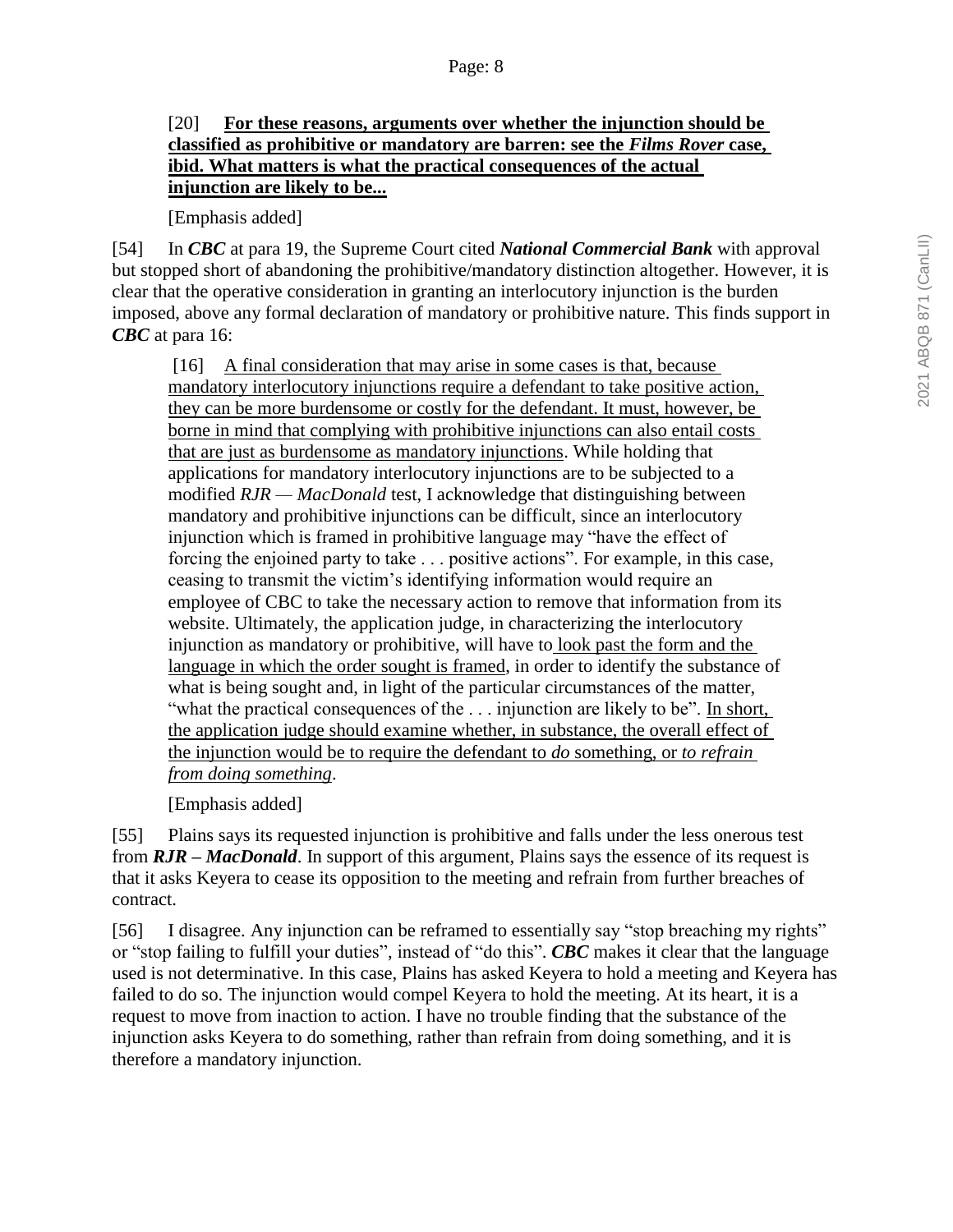[57] However, this case also is illustrative of the "barren" distinction between mandatory and prohibitive injunctions, as noted in *National Commercial Bank*. In my view, focusing on whether an order asks a party to do or refrain from doing something can cause courts to miss the underlying point of the inquiry: the burden that the injunction would impose.

[58] As noted in the above-quoted passage, the Supreme Court in *CBC* acknowledged that a prohibitive injunction can be "just as burdensome" as a mandatory injunction: at para 16. While there is a sort of intuitive logic to the assumption that being forced to so something will be more costly than being forced to do nothing, it is not always true.

[59] An example illustrates the magnitude of losses that can result from a prohibitive injunction. In *Wiseau Studio, LLC et al. v Harper et al*., 2020 ONSC 2504, a documentary filmmaker was enjoined from releasing its film while an intellectual property dispute was being litigated. As a result, the filmmaker claimed that it had not only lost profits, but also lost the effect of a wave of publicity that was building at the time the injunction was granted. Schabas J held that \$550,000 USD in compensatory damages had resulted from the injunction delaying the film's release.

[60] *674834 Ontario Ltd. v Culligan of Canada Ltd.*, [2007] O.J. No. 979 (SC) (*Culligan*) further demonstrates that the essence of the inquiry should not be about the language of the injunction, but rather the costs it imposes. The court found that the injunction in question was prohibitive because it restrained the defendants from "refusing to fill orders for bottled water". The basis for this was not the language of the order but rather that the injunction related to enforcing an existing contractual right between the parties.

[61] *Culligan* is the basis for Plains' attempt to characterize its injunction as prohibitive. It says that it is merely seeking to enforce a contractual right for which it bargained, and therefore it should be subject to the lower standard of an prohibitive injunction.

[62] On its face, *Culligan* is at odds with *CBC*, though the former was released before the latter. The order from *Culligan* required one of the parties to do something, namely, fill its orders. Therefore, following *CBC*, the injunction was mandatory. If the essence of classifying an injunction as mandatory or prohibitive is determining whether the order requires the parties to do something or refrain from doing something, it would not seem to matter whether the parties had bargained for that right.

[63] In my view the court's real concern in *Culligan* was the costs to the respondent. If the parties have already bargained for a right, it follows that they have already considered and accepted the costs of carrying out their obligation. In that circumstance, the court can be satisfied that the burden of fulfilling that positive obligation is not unduly onerous, and therefore a higher threshold test for an injunction is unnecessary. But I disagree that the correct way to account for this lower threshold is to classify the injunction as prohibitive. Doing so distorts the inquiry in a way that confuses the analysis and, ultimately, misses the point.

[64] For these reasons, while I have classified Plains' request as a mandatory injunction following *CBC*, in my view this classification does not accurately reflect the considerations at play in determining whether to grant the injunction. Although the requested relief is, in my view, clearly a mandatory injunction and therefore subject to the higher threshold test from *CBC*, this is not a case where granting the injunction would place an undue burden or expense on Keyera.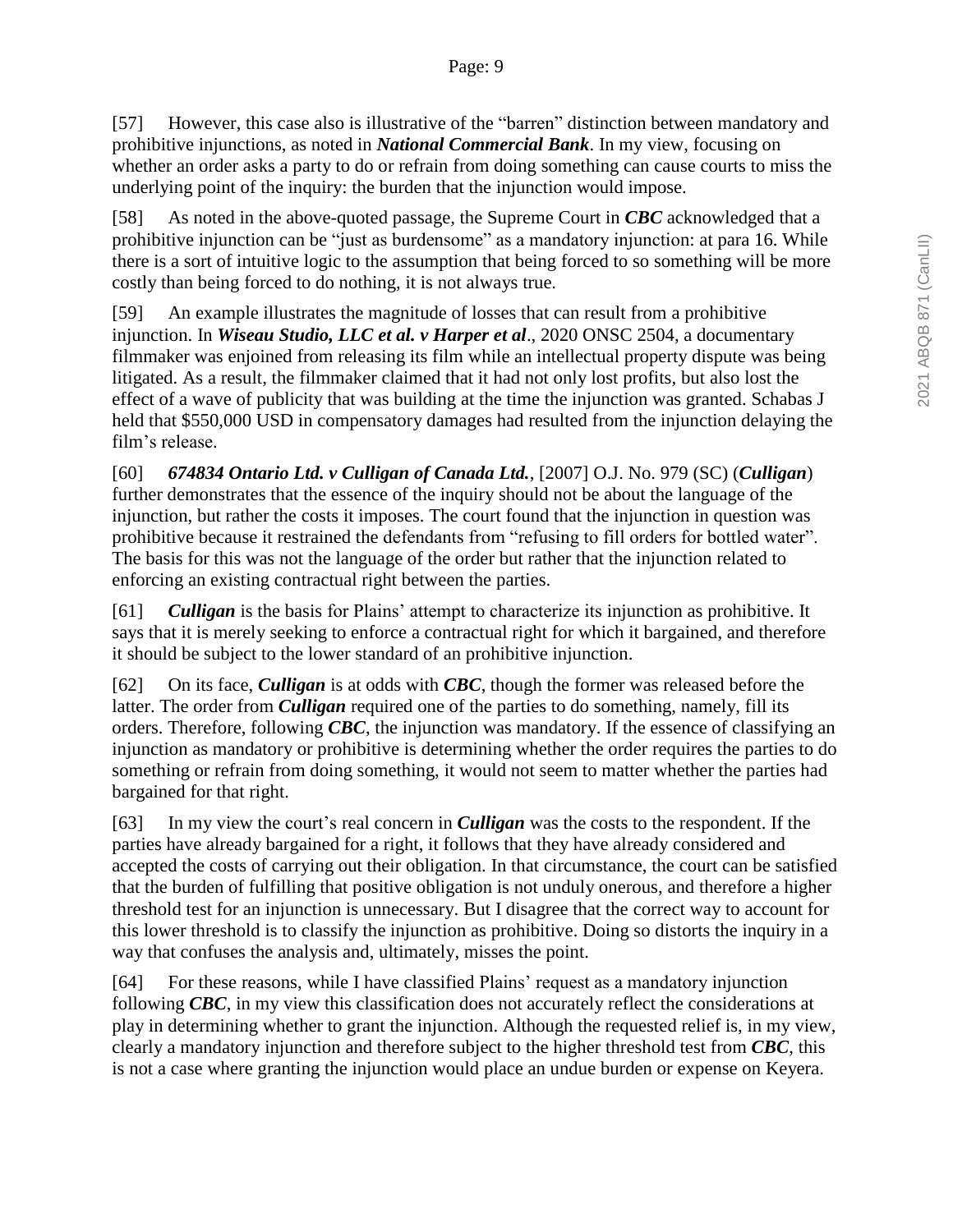[65] Continuing along the path forged by the Supreme Court in *CBC*, the

mandatory/prohibitive dichotomy of injunctions should be abandoned. It has caused only confusion in these proceedings, and has distracted both myself and the parties from focusing on the burden that the requested injunction would impose. In my view, courts should proceed directly to an analysis of the burden imposed by the proposed injunction, irrespective of whether it is mandatory or prohibitive.

[66] Of course, it is still prudent to consider that mandating a positive action may generally impose a higher cost than prohibiting action. But this should be a question of evidence, neither presumed nor decided on the basis of how the order is worded by the applicant.

[67] In my view, the test from *RJR – MacDonald*, rather than the modified test from *CBC*, should apply to all interlocutory injunctions. When weighing the balance of convenience, the court should direct itself to consider the burden imposed by the injunction. A higher cost to the respondent, whether flowing from compelled action or inaction, would weigh more strongly against granting the injunction, while a lower burden would weigh less.

# **The Appropriate Remedy**

[68] Having found that the injunction requested by Plains is interlocutory and inextricably tied to the Main Action, I am confronted by the issue of proper relief. Clearly, Plains should have brought this as an interlocutory application under the Main Action. So, should I remain seized of this application and issue a final decision, or order consolidation so that it can be decided under the Main Action?

[69] The benefit of ordering consolidation is that the trial judge may be better-situated to consider all of the evidence of the broader dispute between the parties, which I have found to be relevant and important to this application. The trial judge would have the benefit of evidence upon which to assess the merits of Plain's claim as a whole, rather than simply the contractual issue that Plains has brought before me.

[70] The test for an interlocutory injunction, from *RJR – MacDonald*, is:

- 1. The applicant must demonstrate a serious issue to be tried;
- 2. There must be irreparable harm to the applicant if the relief is not granted; and
- 3. The balance of convenience must weigh in favour of granting the injunction.

[71] The strength of the Main Action is relevant to the requirement that it demonstrate a serious issue to be tried.

[72] Conversely, the benefit of me deciding this application is that it results in a decision on the merits and allows the parties to move forward. I have had the benefit of written and oral argument on the issue, and ordering that this be decided under the Main Action would result in a duplication of that effort. This would impose costs on the parties and tax the resources of the Court.

[73] The very first purpose of the *Alberta Rules of Court*, Alta Reg 124/2010, is articulated at rule 1.2(1):

The purpose of these rules is to provide a means by which claims can be fairly and justly resolved in or by a court process in a timely and cost-effective way.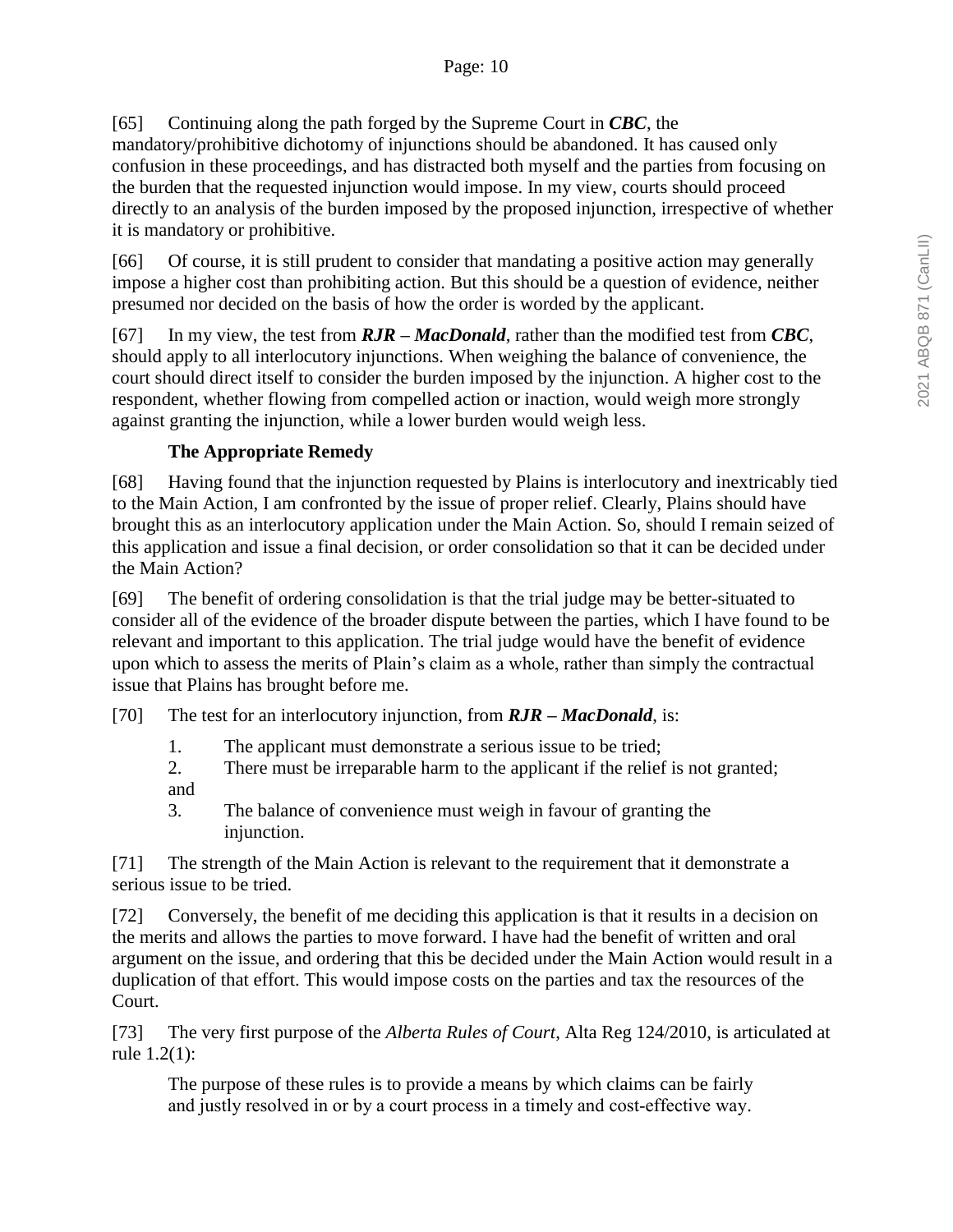### Page: 11

[74] In my view, any potential prejudice that could result to Plains from my deciding this application would fall under the first step of the modified *RJR – MacDonald* test. Both parties had the opportunity to present full arguments about irreparable harm and the balance of convenience. The only aspect of the test that the parties fully argued before me is the merits of Plains' claims in the Main Action.

[75] Mr. Scheibel, counsel for Keyera, raised a salient point in oral argument:

"any evidentiary weaknesses or failings, those lie with Plains because of the procedure that they've chosen and because of the evidence that they've led. That's why in part Keyera asked for more details was so that there would be evidence on some of these points. Plains refuses to provide them, right."

[76] I agree. It is an applicant's responsibility to lead evidence in support of its application. If it chooses to only lead evidence that relates to its preferred injunction classification and the court rules against that classification, the consequences of that choice lie with the applicant.

[77] Remitting this application to be re-litigated in the Main Action is not a desirable result. It would add to the parties' costs and waste court resources. Therefore, if prejudice to Plains can be avoided, I prefer to decide the issue myself.

[78] As I have already stated, the strength of Plains' contractual right to compel a meeting appears, *prima facie*, to be unassailable. Keyera essentially concedes that Plains has this right.

[79] For this reason, and because the only prejudice that could result to Plains from my deciding the issue is that it lacked some evidence to make out its serious issue, any potential prejudice to Plains can be mitigated by simply assuming that it has met the first part of the *RJR – MacDonald* test. I do so for two reasons. First, Plains' contractual right is sufficiently clear and uncontested to indicate that it would likely make out a serious issue to be tried if this application had been brought under the Main Action. Second, the *RJR – MacDonald* test requires that all three elements be made out. Therefore, if it fails on either branch of irreparable harm or the balance of convenience, the injunction will be denied regardless of the *prima facie* strength of the case.

[80] To summarize, any evidentiary deficiencies lie with Plains and any potential prejudice can be mitigated. Therefore, I am satisfied that it is both just and expedient for me to dispose of the injunction application myself.

### **The Applicable Test**

[81] Plains has demonstrated a serious issue to be tried, that its contractual right has been breached. As to whether the Main Action demonstrates a strong case generally, Plains did not bring substantial evidence on this issue due to its classification of the claim. However, I am satisfied on the basis of the contractual claim alone that Plains has cleared this hurdle.

[82] Further, if I am wrong about my application of the *RJR – MacDonald* test and the modified test from *CBC* applies instead, I would conclude on the basis of the foregoing that Plains has demonstrated a strong *prima facie* case.

[83] However, no irreparable harm to Plains will result from my refusal to grant this injunction. In fact, there will be no change to the status quo at all. I recognize that a denial of the injunction might result in some delay or additional cost, but these issues are properly addressed in the context of the Main Action and in cost submissions. I do not see how I can find irreparable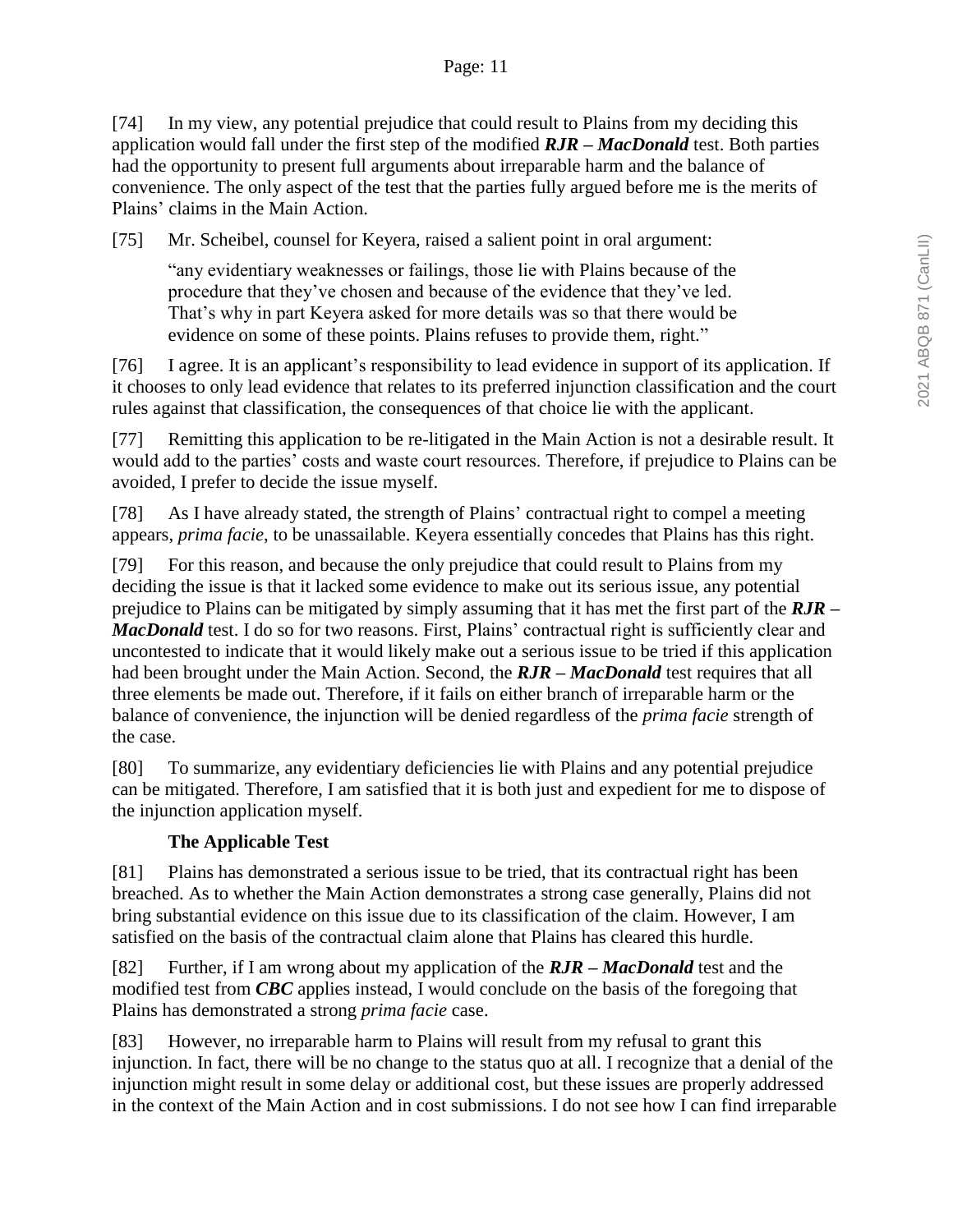harm when the injunction would, in all likelihood, accomplish nothing. Even if there was irreparable harm being suffered by Plains in its current position, the requested injunction does not change that position and therefore could not address that harm. I am also not persuaded that any potential harm resulting from a refusal to grant the injunction could not be remedied with damages.

[84] The balance of convenience also does not assist Plains. Whether the injunction is granted or not, the end result will be the same. The meeting would just add an additional interim step. I have little information about the cost or burden on Keyera of holding the meeting, but they do not appear to be substantial.

[85] There are also other considerations. The Fort Saskatchewan plant is regulated, and Keyera claims that removal of an operator would trigger onerous regulatory obligations. The plant deals in potentially hazardous materials, and there are health and safety considerations that require responsible operation. There is also a minority shareholder, and although Exxon was given notice of the Main Action and the dispute generally, counsel could not, to my satisfaction, confirm that they were notified about this particular application. Even if Exxon had notice and chose not to participate, I am reluctant to grant an equitable remedy where it risks a serious disruption to business that could affect a minority shareholder's interest. The balance of convenience does not weigh in favour of granting the injunction.

[86] To be granted its injunction, Plains must succeed on all three branches of the *RJR – MacDonald* test. It has succeeded only on one. I therefore dismiss the application.

# **Conclusion**

[87] Having denied the injunction, I do not need to decide the issue of consolidation. However, for the same reasons that I found the injunction to be interlocutory in nature, I would be inclined to consolidate this application with the Main Action.

[88] I wish to note that the dismissal of Plains' action is not an endorsement of Keyera's conduct, nor is it a denial of Plains' rights under contract. Plains is denied the injunctive relief it sought. However, on the facts before me it appears that Keyera is indeed in at least technical breach of the Agreement. I expect this to form part of the evidentiary record in the Main Action, where it can be properly considered along with the totality of the evidence.

[89] If the parties cannot agree on costs they may provide me with written submissions within thirty days of this judgment.

Heard on the 28<sup>th</sup> day of September, 2021. Dated at the City of Calgary, Alberta this 3<sup>rd</sup> day of November, 2021.

> **C. M. Jones J.C.Q.B.A.**